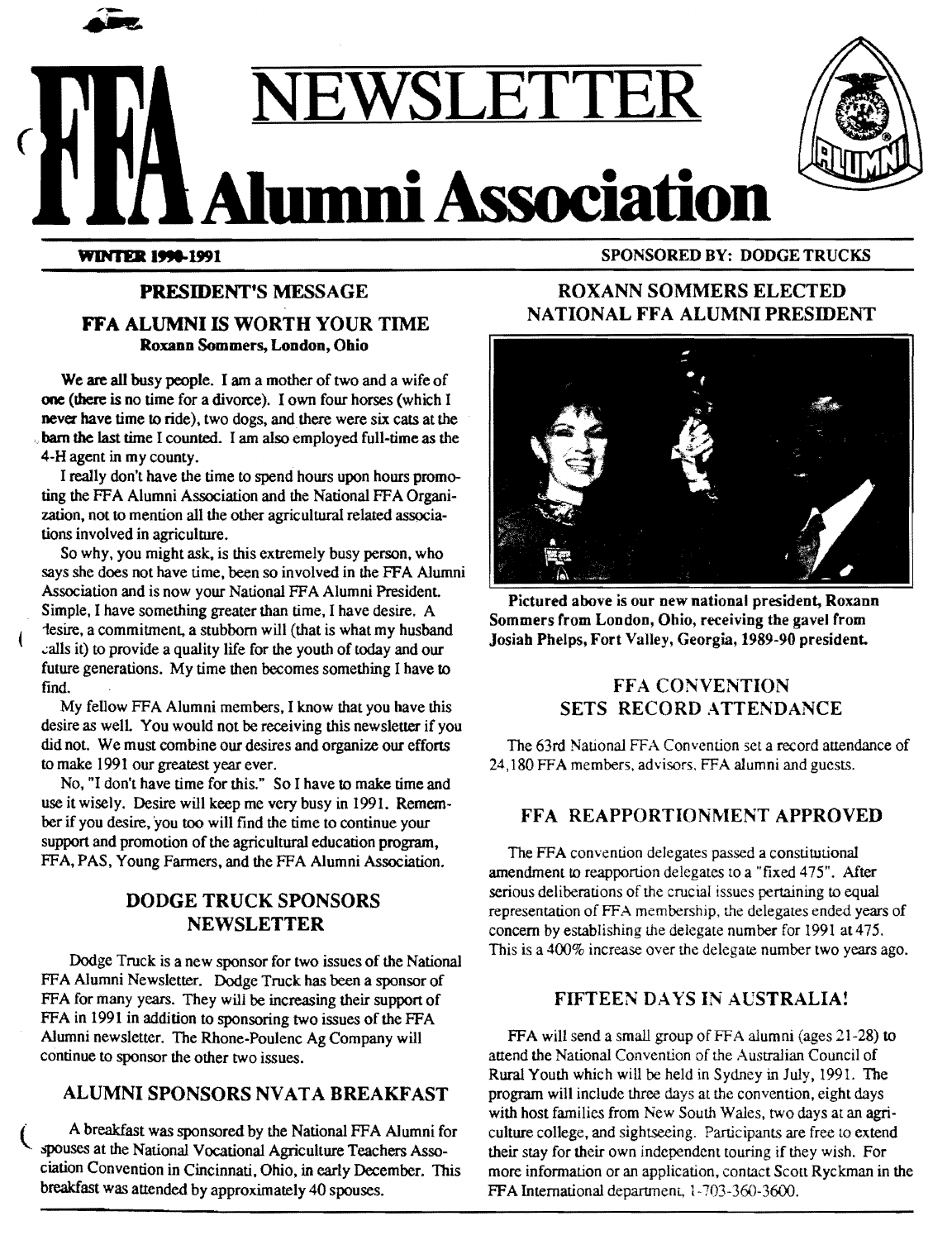

#### **STATE GRANTS AVAILABLE**

The National FFA Alumni will award four state grants worth \$500.00 each to state FFA Alumni associations to be used in initiating programs to benefit agricultural education. All proposals must be postmarked by February 15, 1991, and should include a description of the project and a budget. Proposals must not be more than two pages in length.

#### **STATE LEADERS RECOGNIZED** FOR MEMBERSHIP DEVELOPMENT



Pictured above are the winners of the special blue membership development blazers. These blazers were presented to states increasing 1989 membership by 50 or more members. The states receiving the award for 1990 are:

| Arizona  | <b>Illinois</b> | <b>New Mexico</b> |
|----------|-----------------|-------------------|
| Arkansas | Michigan        | Oklahoma          |
| Colorado | <b>Missouri</b> | <b>Wisconsin</b>  |

#### **FFA CREED REVISED**

FFA convention delegates rejected the creed proposed by the FFA Board of Directors and printed in your fall newsletter. They voted to make three revisions to the E. M. Tiffany Creed. The revisions included changing the word "farming" to "agriculture" in the first paragraph, "pursuit" to "pursuits" in the second paragraph, and "rural America" to "American agriculture" in the last paragraph.

#### **CHARTER FFA AND FFA ALUMNI MEMBER ATTENDS CONVENTION**

Terry Horn of Knoxville, Tennessee, was a charter member of the FFA in 1928 and joined the FFA Alumni in 1972 as a charter member. He has supported FFA for 62 years and served as Tennessee FFA Alumni president and as a member of the National FFA Alumni Council. He was recognized at the FFA Alumni convention banquet.



#### ALUMNI SALUTES EXECUTIVE SPONSORS

Since our summer 1990 newsletter, the following have contributed \$100.00 or more as Executive Sponsors of the FFA. The number of years of contributions is listed in parentheses. All alumni are encouraged to become an executive sponsor. For information, write the FFA Alumni office.

**Arizona** Kenneth Johnson (5) California Edward Murakami (13) Warren Reed (3) Lynnville Smith (2) Colorado Stephen J. Cain (3) William Eastwood (2) Carl F. Gerhardt (10) Thomas Lovegrove (1) Jeff Tichota (1) Donald Wittnam (6) **Connecticut** Rollie Hendrickson (17) Donald L. Staheli (15) **Florida** James S. Quincey (1) Georgia Ronald Register (2) Robert A. Sisk (2) **Illinois** Russell Ash (3) Eldon Aupperle (15) Nick Babson (5) Warren S. Clark Jr. (2) Gaylord Donnelley (26) Arthur Gilbert (3) Alfred F. Kemnitz (20) Paul C. Krouse (13) Robert Lanphier  $III(9)$ Dale Miller (4) Jeff Moss (3) Dietmar Olesch (3) Kenneth Rinkenberger  $(2)$ Mark Rumbold (6) Indiana Nick D. Hein (6) Michael Jackson (3) David A. Maurer (7) **Tows** Donald Anderson (4) Buzz Baker (2) Kenneth Gregersen (4) John R. Hagie (11) Jack May (3) Fred Miller Jr. (4) William Munsell (9) Tom Schliesman (3) Rich Severson (4) **Kansas** William Jensen (12) Ivan Knudsen (13)

John B. Wall  $(15)$ Ronald Wilson (12) Kentucky David M. Coffey (2) Martin Holahan (4) Louislana Jimmy Dillon (4) **Marvland** Susan J. Butler (3) John R. Ford  $(13)$ Carroll Shry (3) **Massachusetts** Dean K. Webster (3) Michigan Joseph Downey (9) Richard Karelse (5) Robert M. Keil (5) Jerome B. York (3) Minnesota Paul M. Day (12) R. James Ertl (4) Allen A. Housh (8) Ted A. Priebe (9) Mississippi Bill McGrew (1) Glenn See (6) Missouri Steven Blives (1) Harold Howard (11) Gary L. Maricle (7) Jeri D. Mattics (1) Mark Mayfield (2) Edward McMillan (8) Robert C. Morton (6) K. Sue Rourk (3) New Hampshire Wentworth Hubbard  $(11)$ New Jersey Albert J. Costello (4) New Mexico Rancho La Frontera  $(3)$ New York Dale Beaty (6) McCormick Farms  $(12)$ Ohio Odell Miller (7) Roxann Sommers (2) R. Lynn Wells (2) Oklahoma June Dean (1) Keith Hildreth (4)

Phyllis Sokolosky (13) Bob Waller (4) **Pennsylvania** James H. Dunn (6) Doyle Waybright (1) **Rhode Island** Paul Kempe Jr. (2) **South Carolina** J. F. Wyse (3) **Tennessee** J. Carroll Jones (4) Donald Nelson (3) **Texas** Donnell Brown (1) **Texas** J. Paul Taber (16) Virginia Joy & Larry Case (6) Betsy/Woody Cox (13) Erika Freeman (8) Kipling Godwin (1) Patsy/Tony Hoyt (9) Virgil L. Kline (5) Glenn Luedke  $(16)$ John Pope (5) McCheyne Swortzel  $(15)$ West Virgina Stacy A. Gartin (3) Homer J. Yokum (2) Wisconsin Doug E. Butler (8) Arnold B. Cordes (12) Joseph Darcey (3) **Blackhawk FFA** Alumni (11) Richard L. Gamble (1) Robert L. Green (2) Barb/Ferron Havens  $(4)$ Hub Jauquet (7) Aralda/Charles Larson  $(13)$ Virgil Martinson (13) Eugene C. Meyer (6) Bernie L. Nielsen (2) Gene Pressnall (3) Scott S. Sherry (6) Glenn Sims (1) James Sipiorski (5) Paul A. Weasler (10)

 $\overline{2}$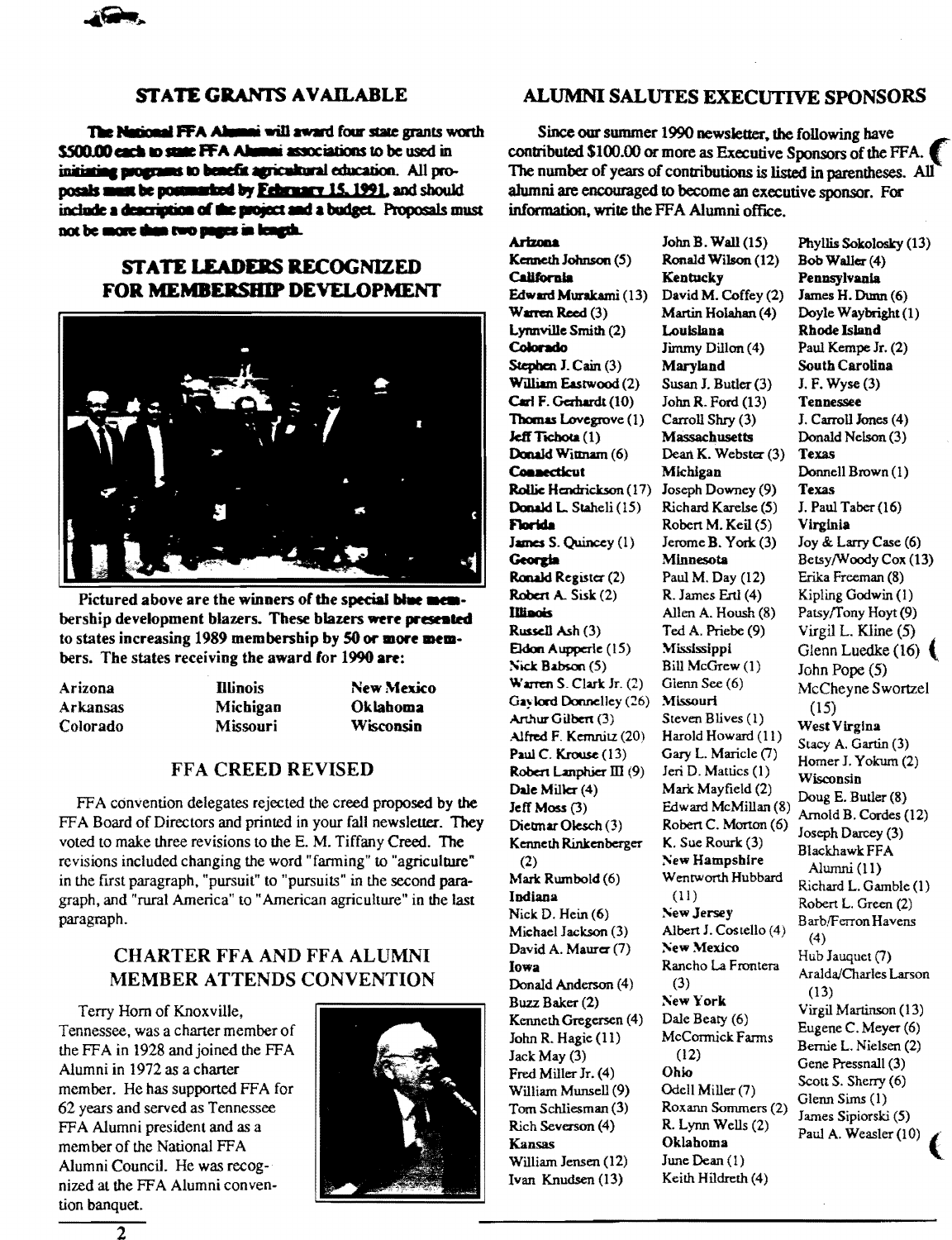

# **1990 FFA ALUMNI CONVENTION** PROCEEDINGS

# NOVEMBER 1990

### NATIONAL FFA ALUMNI CONVENTION

Josiah Phelps, national president, presided over the convention held in Kansas City, Missouri, on November 7 with approximately 600 persons attending. An outstanding keynote speech was given by John Moats, Kansas City, Missouri. Delegates voted to keep national dues at \$6.00 and life dues at\$100.00 through 1992.

The constitutional changes to replace the national FFA president with national FFA representative and past national FFA president with past national FFA representative on the National FFA Alumni Council were approved. The proceedings are published as part of the winter newsletter so that all FFA Alumni members can share in the convention highlights.

### **OUTSTANDING AFFILIATE AWARDS**

The Outstanding FFA Alumni Affiliate awards were presented to 31 affiliates. States are allowed to enter one or 20% of their contest entries. The national winners are:

(List does not indicate order of ranking.)

| GOLD                  | <b>SILVER</b>       | <b>BRONZE</b>     |
|-----------------------|---------------------|-------------------|
| Carthage, MO          | Woodbury, CT        | Frostproof, FL    |
| <b>Washington, KS</b> | Gilmer County, GA   | Sebring, FL       |
| Apollo, KY            | Westmer, ${\rm IL}$ | North Polk, IA    |
| New Lexington, OH     | Wamego, KS          | United Com., IA   |
| Bonduel, WI           | Scottsbluff, NE     | Hill City, KS     |
| Denmark, WI           | South Rowan, NC     | Westmoreland, KS  |
| Mauston, WI           | Finley-Sharon, ND   | Hopkins, MI       |
| <b>Milton, WI</b>     | Lexington, TN       | Clyde Park, MT    |
|                       | Pomeroy, WA         | Norfolk, NE       |
|                       | Blackhawk, WI       | Schuyler, NE      |
|                       | Sevastopol, WI      | Frederick Co., VA |
|                       |                     | Castle Rock, WA   |

#### WEA SCHOLARSHIP PRESENTED

The National FFA Alumni presented the Wisconsin and the Iowa FFA Alumni with \$250.00 scholarships each to be used by an FFA member participating in the1991 FFA Work Experience Abroad program. This scholarship is awarded mnually to the state with the most FFA-WEA participants. For information on FFA international activities, write to the National FFA Center.

### NATIONAL FFA ALUMNI COUNCIL ELECTION RESULTS

Mrs. Roxann Sommers, Ohio, was elected president. Dr. Virgil Martinson, Wisconsin, was elected vice president, and Dr. Duane Nielsen, Virginia, was elected member-at-large. Mr. Merle Richter, Wisconsin, was appointed to represent NV ATA and a representative will be named in 1991 to represent the FFA Executive Secretaries on the National FFA Alumni Council. Mr. Dan Schroer, Ohio, will represent the past national FFA officers and Mr. Mark Timm, Indiana, will represent the FFA organization.

#### CONVENTION DELEGATES

The number of convention delegates, as established by the constitution, is determined 30 days prior to the convention and allows one person to represent up to 200 active members and one additional delegate for every 200 active members in each chartered State FFA Alumni Association. This year 129 delegates were present out of 145.

| <b>STATE</b>           |   |   | ALLOWED PRESENT STATE |                   | <b>ALLOWED</b> |     | <b>PRESENT</b> |     |
|------------------------|---|---|-----------------------|-------------------|----------------|-----|----------------|-----|
| ALABAMA                |   | o | 0                     | NEBRASKA          |                | 5   |                | 5   |
| ALASKA                 |   |   | Ω                     | <b>NEVADA</b>     |                | Ω   |                | Ω   |
| ARIZONA                |   |   |                       | NEW HAMPSHIRE     |                | ۵   |                |     |
| <b>ARKANSAS</b>        |   |   | Ω                     | NEW JERSEY        |                |     |                |     |
| <b>CALIFORNIA</b>      |   |   | Ω                     | <b>NEW MEXICO</b> |                |     |                |     |
| <b>COLORADO</b>        |   |   |                       | NEW YORK          |                |     |                |     |
| CONNECTICUT            |   |   | 0                     | NORTH CAROLINA 3  |                |     |                |     |
| <b>DELAWARE</b>        |   |   | Ω                     | NORTH DAKOTA      |                |     |                |     |
| <b>FLORIDA</b>         |   |   |                       | OHIO              |                |     |                | 9   |
| <b>GEORGIA</b>         |   | ٦ | 3                     | <b>OKLAHOMA</b>   |                | 24  |                | 24  |
| <b>HAWAII</b>          |   |   | 0                     | <b>OREGON</b>     |                |     |                | o   |
| <b>IDAHO</b>           |   |   | 0                     | PENNSYLVANIA      |                |     |                |     |
| <b>ILLINOIS</b>        |   |   | 6                     | RHODE ISLAND      |                |     | Ô              |     |
| <b>INDIANA</b>         |   |   | 0                     | SOUTH CAROLINA    |                |     |                | o   |
| <b>IOWA</b>            |   |   | 4                     | SOUTH DAKOTA      |                |     |                |     |
| <b>KANSAS</b>          |   |   | 5                     | <b>TENNESSEE</b>  |                |     |                |     |
| <b>KENTUCKY</b>        |   |   | 2                     | <b>TEXAS</b>      |                |     |                |     |
| <b>LOUISIANA</b>       | O |   | 0                     | <b>LTAH</b>       |                |     |                |     |
| <b>MAINE</b>           |   |   | 0                     | <b>VERMONT</b>    |                |     | Ω              |     |
| <b>MARYLAND</b>        |   |   |                       | <b>VIRGINIA</b>   |                |     | 2              |     |
| <b>MASSACHUSETTS 0</b> |   |   | 0                     | <b>WASHINGTON</b> |                |     | $\overline{c}$ |     |
| <b>MICHIGAN</b>        |   |   | 2                     | WEST VIRGINIA     |                |     | 0              |     |
| <b>MINNESOTA</b>       |   |   |                       | WISCONSIN         |                | 41  |                | 41  |
| <b>MISSISSIPPI</b>     |   |   |                       | <b>WYOMING</b>    |                |     |                |     |
| <b>MISSOURI</b>        |   |   |                       |                   |                |     |                |     |
| MONTANA                | 2 |   |                       | <b>TOTAL</b>      |                | 145 |                | 129 |

#### FFA ALUMNI HOSTS RECEPTION FOR HONORARY FFA DEGREE RECIPIENTS

The FFA Alumni hosted a reception for the Honorary American FFA degree recipients. The Kansas City Board of Trade sponsored the activity. Over 200 persons were honored at this reception for their great support.

3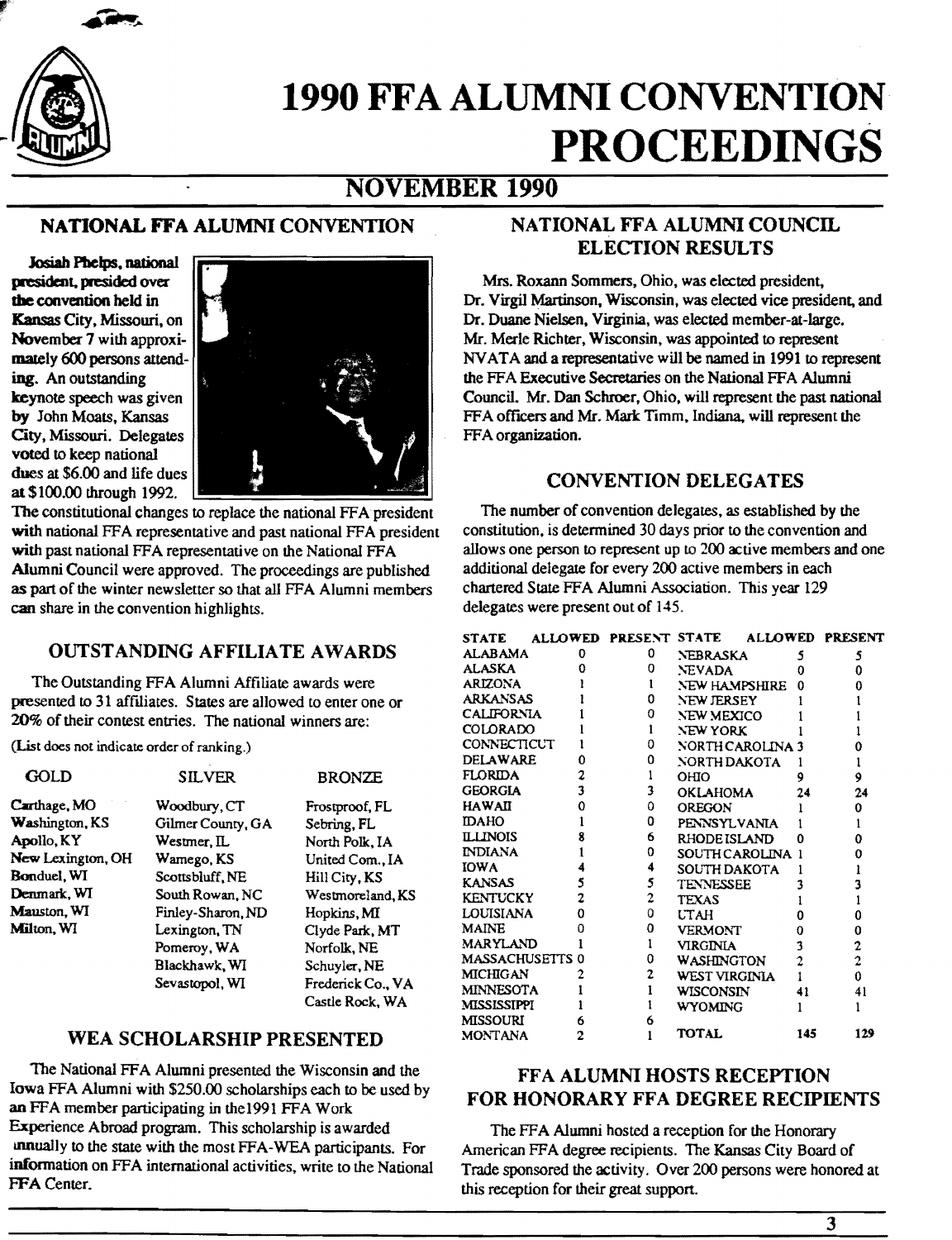#### DENMARK, WISCONSIN SELECTED 1990 OUTSTANDING AFFILIATE



The Denmark. Wisconsin FFA Alumni Affiliate is being presented the Outstanding FFA Alumni Affiliate plaque by Dan Schroer. national vice president. at the National FFA Convention. There are over 1.000 active local affiliates in the 31,000-member national organization.

This award recognizes the 429 members of the Denmark FFA Alumni affiliate for their many activities of outstanding support. The following are only a few of the many activities of this affiliate. They organized and sponsored a middle school Agribusiness Career Day that was attended by 194 seventh and eighth graders. The Denmark affiliate purchased new text books for \$5,300.00. a new computor and image printer for \$2, 128.00, and a portable laboratory unit for \$1,250.00. They awarded \$1,100.00 in scholarships at the FFA banquet. They maintain a 12-passenger van purchased for the FF A chapter's use. They provided the funds for half the cost of each FF A member's first FFA jacket.

This active affiliate raised over \$7 ,000.00 to support their many activities. Examples included sponsoring an annual slowpitch tourney, a citrus fruit sale, a consignment sale, and a Jim Wand hypnotist show.

#### MILTON, WISCONSIN SECOND PLACE NATIONAL AFFILIATE

The 331 members of the Milton, Wisconsin FFA Alumni affiliate received second place for their many activities of outstanding support. The Milton affiliate purchased a new van and a computer and software for the FFA chapter. They rented a barn for livestock of non-farm FF A members and established an account of \$5,000.00 enabling students to borrow money for occupational experience programs. They rented 16.5 acres of land for educational test plots. The Milton FFA Alumni invited the entire city to a pancake breakfast, at no charge, in celebration of FFA Week. They sponsored and conducted a local tractor driving contest. provided \$500.00 for banquet awards, and \$2,500.00 in scholarships. They provided funds for a part-time secretary to assist the FFA, over \$1,000.00 to defray expenses for FFA members and the advisor to attend the National FFA Convention, and donated \$1,000.00 to the Wisconsin FFA Association.

#### SCHOLARSHIPS VALUED AT \$22,231.00

The FFA Alwnni presented scholarships, valued at \$350.00 each, to local and state FFA Alwnni associations to be used by FF A members attending the 1991 Washington Conference *(*  Program. FFA members also receive a trophy at the conference. The following scholarships were presented:

| <b>FLORIDA</b>        |   | <b>TENNESSEE</b>         |    |
|-----------------------|---|--------------------------|----|
| <b>GEORGIA</b>        |   | <b>VIRGINIA</b>          |    |
| <b>ILLINOIS</b>       |   | WISCONSIN                | 16 |
| <b>IOWA</b>           |   | <b>OZARK MISSOURI</b>    |    |
| <b>KANSAS</b>         | 2 | NEW LEXINGTON, OHIO      | 2  |
| <b>KENTUCKY</b>       |   | KINGFISHER OKLAHOMA      |    |
| <b>MICHIGAN</b>       |   | OWASSO, OKLAHOMA         |    |
| <b>MISSOURI</b>       | 2 | RHEA CO., TENNESSEE      |    |
| <b>MONTANA</b>        |   | POMEROY, WASHINGTON      |    |
| <b>NEBRASKA</b>       | 2 | <b>BONDUEL WISCONSIN</b> |    |
| <b>NORTH CAROLINA</b> |   | DENMARK, WISCONSIN       |    |
| OHIO                  |   | MILTON, WISCONSIN        |    |
| <b>OKLAHOMA</b>       |   |                          |    |

States with less than 500 members received scholarships valued at \$.50 per FFA Alumni member. These scholarships, to be presented to FFA members, are for a portion of the registration fee for the 1991 Washinton Conference Program.

| <b>ARIZONA</b>     | \$116.00 | NEW MEXICO        | \$84.00  |  |
|--------------------|----------|-------------------|----------|--|
| <b>ARKANSAS</b>    | \$125.50 | <b>NEW YORK</b>   | \$111.00 |  |
| <b>CALIFORNIA</b>  | \$42.50  | NORTH DAKOTA      | \$ 88.00 |  |
| <b>COLORADO</b>    | \$111.00 | OREGON            | \$41.50  |  |
| CONNECTICUT        | \$130.00 | PENNSYLVANIA      | \$95.50  |  |
| <b>IDAHO</b>       | \$31.00  | SOUTH CAROLINA    | \$25.50  |  |
| <b>INDIANA</b>     | \$62.00  | SOUTH DAKOTA      | \$97.50  |  |
| MARYLAND           | \$123.50 | <b>TEXAS</b>      | \$195.00 |  |
| <b>MINNESOTA</b>   | \$189.00 | <b>WASHINGTON</b> | \$208.50 |  |
| <b>MISSISSIPPI</b> | \$167.50 | WEST VIRGINIA     | \$49.00  |  |
| <b>NEW JERSEY</b>  | \$55.50  | <b>WYOMING</b>    | \$132.00 |  |
|                    |          |                   |          |  |

#### LEADERSHIP WORKSHOPS WERE CONVENTION HIGHLIGHT



Over 6,000 FFA members and advisors attended the leadership workshops conducted by the National FFA Alumni and sponsored by Land O'Lakes, Inc. Pictured above is Scott McKain, Indiana, and Mark Mayfield, Kansas, as they teamed up to present one of the six workshops. Other presenters were Jeff Johnson, Florida, Kelli Evans, Nebraska, Terri Hames, Oklahoma, Warren Boerger, Ohio, Kevin Ochsner, Colorado, and Dana Soukup, Nebraska. Odell Miller, Ohio, coordinated the workshops.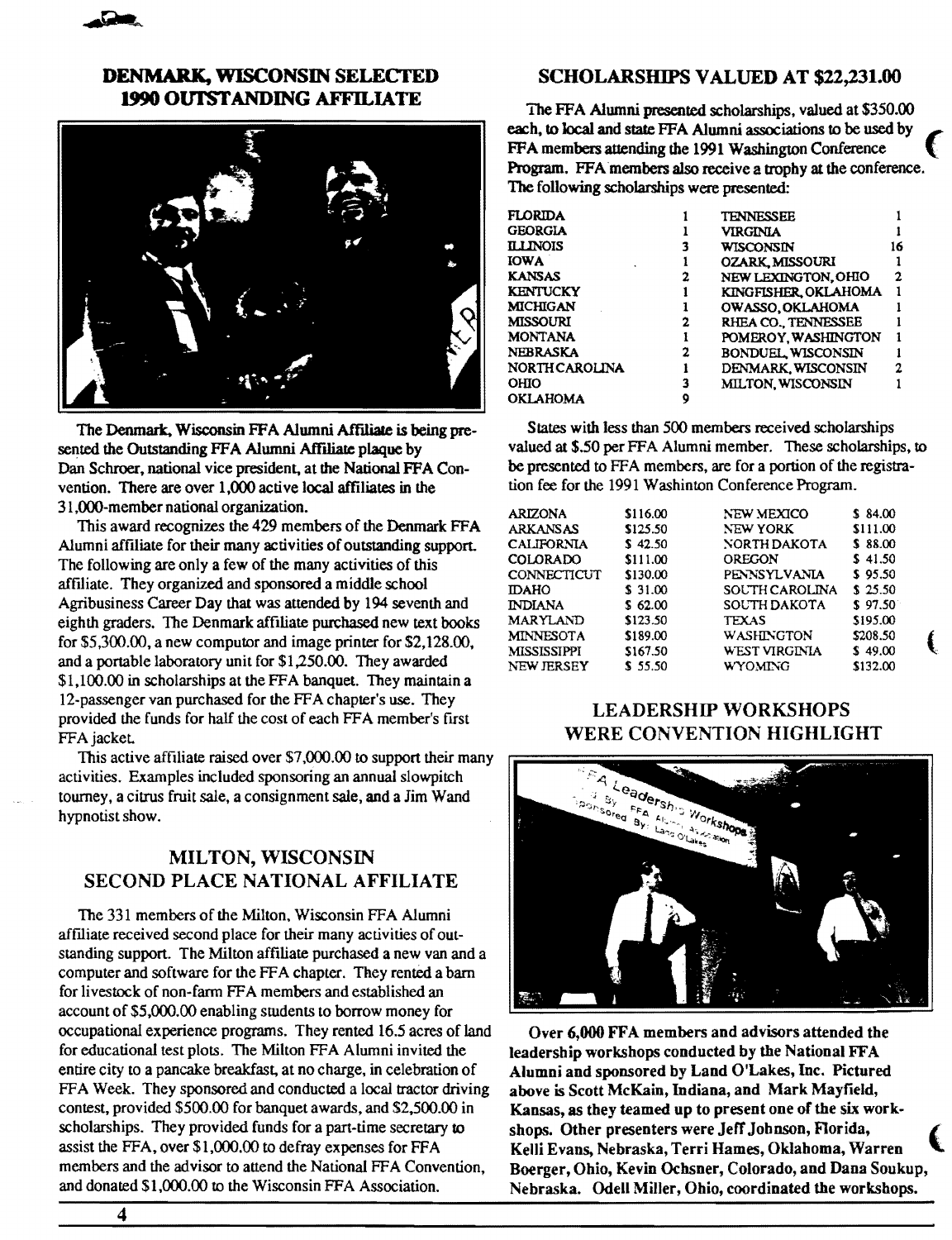

#### **1990 LEGION OF MERIT AWARD**

Vernon Brake

Shelly Brown

Doug Cartmell

Maureen Couch

**Andrea Gosney** 

**Travis Hawk** 

Oregon

Rosemary

**Shirley Evers** 

Zimmerman

Pennsylvania

**Tennessee** 

Virginia

Scott Dove

Leslie Dyer Jr.

James H. Craun

Wayne Fitzgerald

Robert Bingaman

Joe Don Drennans

This membership promotion award was presented to the ag 209 individuals:

m ia I amhein **Rochell Satterfield** 

Colorado

**Linda Block Connecticut** 

**Bill Davenport** Kathy Hunyadi George Lyman Jim Olsen Karen Olsen Joy Wilcock Maria Winne

Georgia Curtis Borne Josiah Phelps Michael D. Reed Jimmy C. Sales Rhesa Sales

William Weaver John Wilkinson **Illinois** 

Kevin Conrad **Ruth Neuleib** 

€

Iowa Gary Braet Jim Carver Lauren Hansen LeRoy Henningsen Patricia Henricksen Ed Irwin William Looney **Bill McClue** Duane Meyer **Brad Moeckly** Steve Olson Dave Pudenz Nancy Pudenz Gary Reinhart Roger Snyder

Kansas

Donald E. Blome Anita Davis Gary Hatesohl Dolores Holz Philip Kingston Laryce Matson Rodney Stewart **Bonnie Swayne** Tracie L. Volen

Michigan Marvin Brown Clarence Miller Tim Miller

Kent VanSickle Denius Williams **Minnesota** 

**Ruth Schricker** 

#### John Liepold **Missouri**

Jon Henderson Wenona Carney Fred Jordan Mike Cloud Leticia Loh Laura Davis Joseph Morris **Tammy House** Shawn Morris Linda Howard Andy Moser Scott Kissee Kathy Norman Paula Roussell Jennifer North Joyce E. Sayre **Jack Queen Beverly Search** James Schmidt Mickey Spickard Mark Snowden Kristi Stewart **Joe Victery** Debbie Taylor Cody White Wade Witt

**Montana** Greg Hofman Penny Linhart **John Powers Bob Weinheimer** 

Katie Williams Nebraska Lloyd Brichacek Ronald Henggeler Gary L. Maricle LaVonne Novak Dennis Roeber

New York Robert Watson

Ken Votava

Ohio

Tammy Votava

Glen Anderson

David Blauser

Robert Buxton

Mike Johnson

**Rick Metzger** 

Kelly Newlon

Lynn Wells

Tom Wolfe

Amy Wyer

Oklahoma

Matt Anson

Jamie Arrowood

**Brian Benson** 

**Justin Boyle** 

Kevin Boyle

Shane Foltz North Carolina Michael Harper William Teague Kimberly

Holsinger North Dakota Nikki May Dave Caswell Melissa Stern Lori Grieger Thomas Wine Myron Johs David Mehus Washington Doug Rotenberger

**Susan Cummins** Elizabeth Flatt Nick Waldher

Wisconsin

Donna Arcand James Ash Richard P. Bauer Darrel Birnschein Mary Brandt Steve Cameron **James Cauley** Robin Craker Steve Curtis Rodney Dix Pat Garbisch Jerry Gosda Kathryn Granger

Randy Hagel

Shari Hagel

Joyce Halstead Mellissa Hartman Dean Hoesly Kevin A. Keith Kevin Kirchman Jim Kosharek **Brian Kudick** John Kuffel Kevin C. Lauer Mariorie Lippert Dennis Logterman **James Mathias** Alan Mazna John A. Miller Paul Moede John C. Morton Kathy L. Morton Ronna Morton Mary Ann Nowak Jim O'Leary Jerold Olson Larry Osterberg JoAnne Otto Kent Petersen **Terry Petersen** Sheila Piesler Pat Ploessl Helen Ploor John Rabitz Robert **Raymakers** Tom Reed Glerm Rentmeester Dennis M. Rose Dan Rosik

David Salzseider Wally Schilberg **Lester Schlies** Carol Schneider Tina Schneider Harold Seebecker Janice Seebecker Ken Seering Sandra Staszak Richard Stauffacher Cheryl Steinbach Francis Steiner **Steve Swagel** Randy Treml John H. Welke Jerry Wendt Sharon Wendt Ken Wilcox Mary Williams Elaine Wnuk Julius Wnuk Gary Wolf Delmar Zernicke Rozanne Zernicke

#### **AUCTION RAISES \$39,516.00**



This year's auction raised \$39,516.00 for the FFA. The auction was coordinated by Ken Natzke and the Wisconsin FFA Alumni. Over 400 items were sold. In addition to the Chevrolet pickup truck, some of the highest bid items included an all-terrain Yamaha ProHauler selling for \$3,200.00 to Ray Brown, Iowa; a Snap-On tool chest for \$1,500.00 to Roger Duff, Wisconsin; a Patz conveyor belt for \$1,250.00 to Ken Natzke, Wisconsin; four Holstein embryos from Don Mullen, Bloomer, Wisconsin, for \$1,000.00 to John Finkbeiner, Michigan; a Dr. Jim Wand hypnotist show, for \$1,400.00 to Iowa Agriculture Education; and Wayne Humphrey's mouvational speech sold for \$1,100.00 to Barbara Bianchi, Wisconsin.



The 4-wheel drive pickup truck, donated by Chevrolet Motor Division-Trucks of the General Motors Corporation for the auction, was bought by Mr. and Mrs. Wallace Schilberg of Milton, Wisconsin. The truck's proceeds of \$19,000.00 will provide \$18,000.00 in scholarships and \$1,000.00 to the Milton FFA Chapter. Pictured are Chevrolet Truck representatives, Wallace Schilberg (front center), Roxann Sommers, National FFA Alumni president, and Milton FFA members in back of the truck.

#### **INTERNATIONAL RECEPTION**

The FFA Alumni sponsored a reception during the National FFA Convention for international guests and FFA members who have participated in the FFA's international programs. Over 60 students and several FFA members hosting the exchange students attended this special reception.

5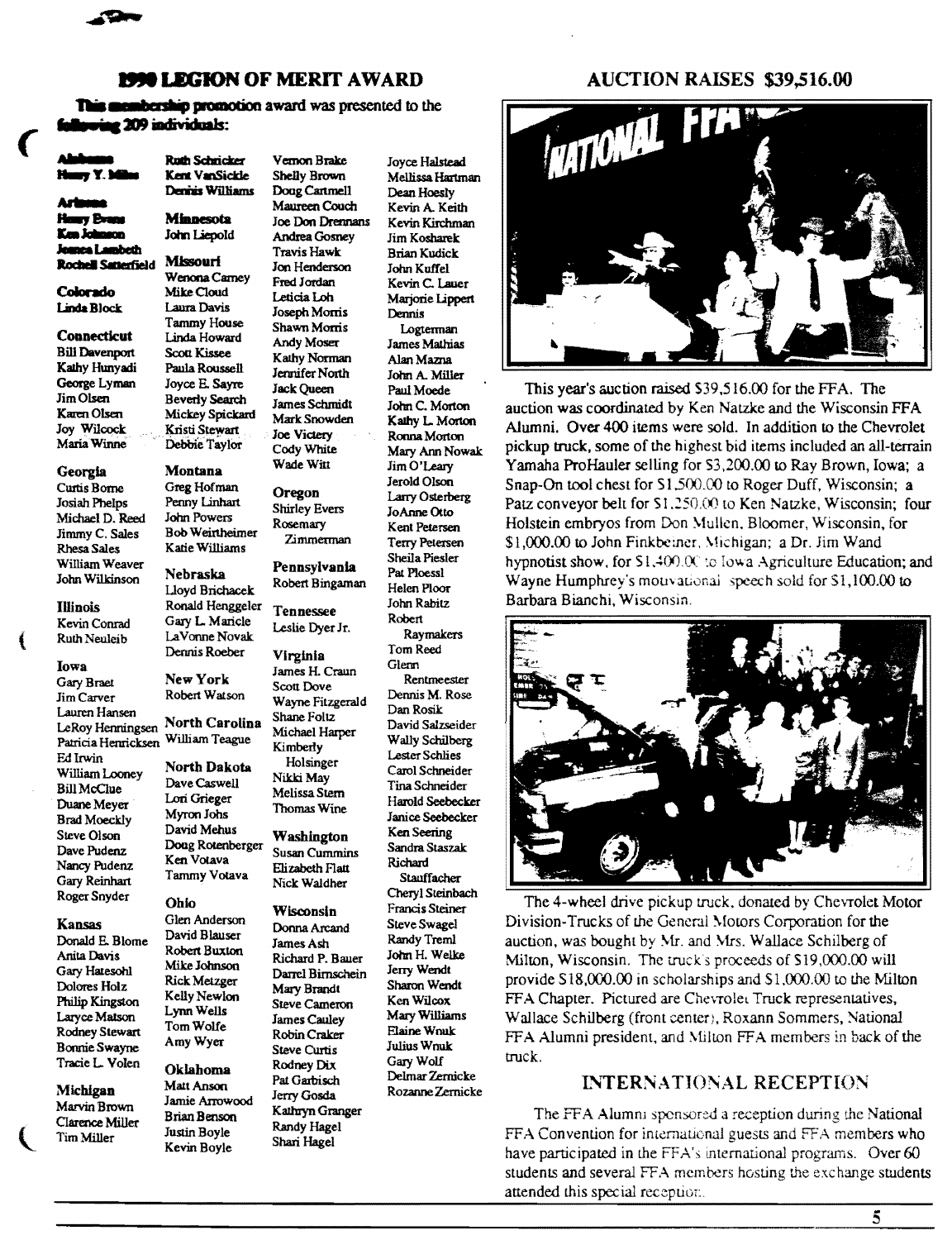#### 1990 OUTSTANDING FFA ALUMNI **ACHIEVEMENT AWARD WINNERS**



Our 1990 FFA Alumni Outstanding Achievement Award winners (pictured from left) are Arnold B. Cordes of Madison, Wisconsin, Eldon Witt of Roanoke, Illinois, and Ralph Dreessen of Stillwater, Oklahoma. This award recognizes FFA Alumni members for their outstanding leadership and service to agricultural education and the agricultural industry. It is the highest award presented by the organization and is presented to not more than three individuals annually.

Plaques were presented during the FFA Alumni convention banquet, and the recipients were recognized before the National FFA Convention. The achievements of these distinguished individuals exemplify our highest ideals, reflect honor upon the FFA, and provide inspiration to FFA members.

#### NATIONAL SCRAPBOOK CONTEST



Pictured above are the recipients of the gold ratings in the scrapbook contest. The Bonduel, Wisconsin FFA Alumni Affiliate was selected the national winner. Other entries are as follows:

 $FF/$ 

Gold Bonduel, WI Bay Port, WI Denmark, WI Suring, WI Sevastopol, WI

**Silver** Schuyler, NE Gillette, WI S. Cal, Lake City, IA Colfax, WI Carthage, MO

**Bronze** New Lexington, OH Hopkins, MI Honorable Mention Westmer, IL Finley-Sharon, ND Milan, MO

#### NATIONAL, STATE, AND LOCAL **MEMBERSHIP RECORDS SET IN 199**

FFA Alumni membership has grown every year since chartering in 1972. Membership increased 710 members giving us another record of 31,490. Life membership inc. from  $9,620$  to 10,865 this year which was a 1,245 membe increase. The following are 1990 state and local member achievements:

#### 1. State with Largest Percentage of Growth

- 1st Colorado 152 % (increased 134)
- 2nd Arizona 147 % (increased 138)
- 2. State with Most Alumni Members 1st - Wisconsin 8,327 members
	- 2nd Oklahoma 4.951
- 3. State with Largest Increase in Alumni Members 1st - Missouri 609 members 2nd - Wisconsin 281
- 4. State with Most Life Members 1st - Wisconsin 1,941 life members
	- 2nd Oklahoma 1.488
- 5. Most Life Member Affiliates in a State 1st - Oklahoma 42 affiliates 2nd - Wisconsin 41
- 6. Most Active Affiliates in a State 1st - Wisconsin 171 affiliates 2nd - Oklahorna 167
- 7. Most Life Members in an Affiliate
	- 1st New Lexington, Ohio 230 life members 2nd - Denmark, Wisconsin 214
- 8. Most Alumni Members in an Affiliate
	- 1st Denmark, Wisconsin 401 members 320 2nd - Milton, Wisconsin

#### JOHN MOATS, KEYNOTE SPEAKE **CHALLENGES ALL FFA ALUMNI**

John Moats, recently retired as a presenter of Dale Car Courses for the Kansas City area and is a life FFA Alumn member, presented a challenging keynote address.

He emphasized that the FFA must have a nationwide s This slogan must be descriptive of the organization. An might be, "FFA Develops Character and Leadership in Pe

He stated that the future is very bright for agricultural tion and the FFA. The challenge is to keep up. His studi that job offers are on the increase, a present 10 percent sh in top quality college agriculture graduates is expected to increase to 20 percent in the near future, and too many pa and school officials are discouraging the study of agricult

The agriculture education instructor and FFA member you. FFA Alumni support should be in the form of being model, offering guidance, counseling students, working SAE programs, and helping build self-esteem. FFA Alur agriculture educators can share positive attitudes; interes agricultural education and the FFA; leadership training niques; enthusiasm; praise; self-esteem; selling of agric FFA and the future; and also receive a great sense of per satisfaction by helping others.

con sch assi mer and

Al Th aff Ag eig for ano \$1.  $12<sub>12</sub>$ prc FF. act tou hyt

affi

star

con

for

acc

 $occ$ 

for

enti

sei

Da

ve:

31

6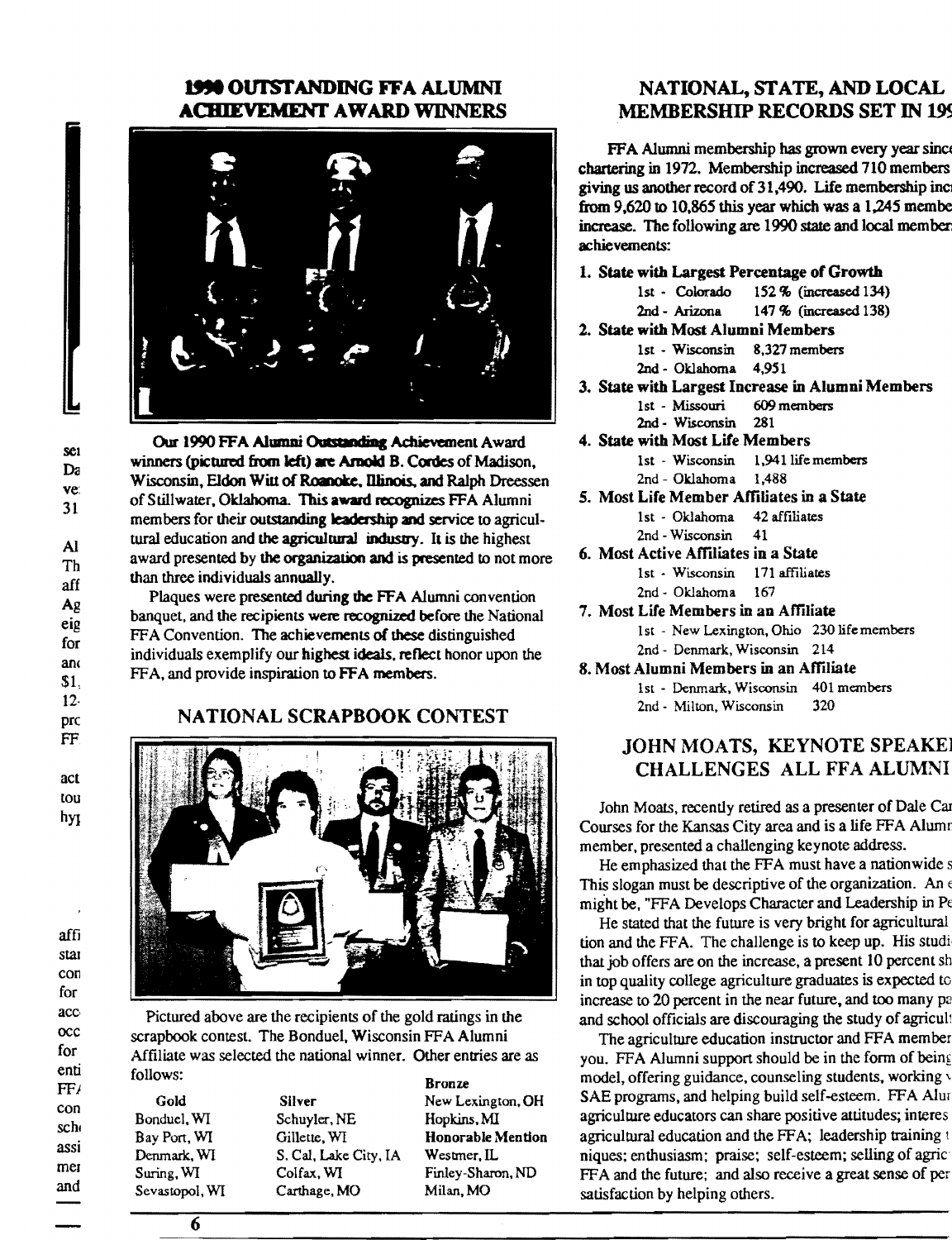#### **WELCOME NEW LIFE MEMBERS**

Since the fall newsletter, our prestigious list of Life members has grown by 456 and has reached a total of 10,907. A life member receives the FFA magazine and may designate that upon their death their \$100.00 be presented as a memorial scholarship to an FFA member in a chapter or state, or may be designated to support some area of agriculture and/or agricultural education, or may remain permanently in the National FFA Alumni trust fund.

**Justin King** 

Richard Savre-

#### Abbama

Ó

**Bradley Lewis** Arizona Theresa Konash Paula Wright **Arkansas** Ronnie Highfill Joe Mills **Mickey Sweeney** Connecticut **Richard Crane** William Davenport Kathryn Hunyadi Jeanne Jacquier Georgia Lawrence Abrams William Barnes **Brett Burnette** Danny J. Carter Michael Reed **Illinois** Malcomb Foiles Shannon Hoffman Rvan Keltner Jeff Maierhofer Herbert Mueller Jr. Joe Richev Herb Rothe Scott Rothe Carolyn Scott Michael Zecher Indiana **Bob Geswein** Jeff Korb Thomas Lake Darlene Whistler Iowa Maureen Barber Kerry Baxter David Bowman **Gary Braet** Ruth Braet **Charles Burke** Porky Burmeister Roger Burzlaff Don Cain **Bill Henricksen** Patricia Henricksen Danette Hughes Randall Jacobi Jeff Jacobs Dave Johnson Paul Kuehn **Bemice Meyer** Duane Meyer **Charles Rock** Brian Sejkora Dennis Selness Dan Smicker Alan Stampe Kansas **Bob Bartley** 

 $\mathbf{e}$ 

١W

l

ĉ

d

**Gary Cottenl** Ron Ostberg **Steve Cranor** L. D. Curran John Frazier **Roger Heiman** Lowell Herrs David Holbrook Nebraska Everett Lutjemeier Danny Maxson Dennis Ohlde Dan Peterson Neal D. Schatz Richard Seyfert **Stanford Stamm** Tim Jerger Curtis Willems Martha Willems Oscar Willems **Bill Wyckoff** Kirk Wyckoff Louisiana Carmen Lyons Maryland Susan J. Butler Charles J. Otto **Gregory Stull** Michigan Herbert DeKleine Frank Fitzgerald Stanley Glassbrook Mary Gowans Darold Howard Cindy Stanke Lynn Stanke Keith Tirrell James Webster Alan Wheeler Ethel Wheeler Jean Wheeler William Wheeler Minnesota Ned S. Boyce Harold Paulson **Edgar Persons** Roland Peterson Ron Deraas Mississippi John W. Jones Jr. Don O. Smith Missouri Ohio **Beverly Hoefer** Cleo Kincaid Richard Linhardt W. E. Metzgar **Tim Fiore** John Trimmer Ann Walton James Walton **Montana** Ken Jewell Ed Barich Kate Hansen Douglas Hitch Leroy J. Kielman Ray A. Luther Carol Ostberg

Steve Rockhold Dwaine Scheetz Keith Stevenson **Earl Shriner Rick Stevenson Pauline Shumaker** Roberta Stevenson Lloyd G. Spring Andrew J. Stirm Kristen Swenson George A. Stirm Connie Clausen **Bob Swetland Esther Swetland** Patty Coady **James Wesley Greg Dowling** Amy Wyer Kurt Frauen Clyde Wyer Dale Hanson Linda Wyer Edna Hanson Oklahoma Mike Liable Mike Asher Barbara Mottl Jerry Beck **Ernest Nelson** Joy Beck Dale S. Nielson Gene Benham Steven Nielson **Bart Brorsen** August Runge Jr. DeWayne Bruner Darla Schaneman **Bill Cantrell** Mark Schaneman Joe L. Carson Eric T. Thurber Tom Carson Penny Wetovick Amber N. Case Marvin Young Carolyn Case Valda Young Robert Chadderdon New Hampshire Paulette Coulter Randy Coulter Shawn Jasper Floyd Cox Jr. New Jersey **Charles Crozier** David Bond Robert Crozier Margaret Hurley Tony Davidson James Mason Darwood Davis Sam Spendiff **Ellis Deweese** New Mexico Donald Dickey Michael Bennett Candy Dunn Deana Calhoun **Tommy Eaton Steve Dimitroff** Wayne Eubanks **Bub Graham** Randy Evans Lewis Oltmanns Nancy Farrier New York **Blake Fletcher** Donna Moore **Bill Garrett North Dakota** Irene Garrett William Busch John C. Garrett Tom Garrett Armen Hanson Jerry Garrison Larry Neubauer Leslie Gilbert Cameron Rudolph Randy Gilbert Charlie Girdner George Beeson Elwin Green Luann Cooperrider Jimmy Hall Dale L. Dickson Martha Hamilton **Brandon Harris** Robert Hoffman **Brent Henderson** Kay Hollingsworth Kyle Hennigh Levi Jenkins Larry Hofferber Marty Hom Anne L'Heureux Jeff Hudgins **Joseph Minney Burnell Isaccs** Evelyn Newlon **Tony Johnson** Kelly Newlon Phil Keeter Jason O'Brien Mike L. Ketcher David M. Paxton Troy Kinder

Larry Knippelmier John Kohler Jeannetta Kottwitz David Leatherwood Pat Leatherwood Henry C. Leforce Mickey Longshore Jerry Means Gale Mehler **Tracey Melcher** Greg Mitchell Mrs. A. L. Morris Karen Mueggenborg Mark Mueggenborg Kathleen Mullendore Mason Mungle Lynda Ninman Roy B. Ogden Chamber Oliver James Parker Jay Parmley Randy Parmley Lee Preston John Schieber Marty Schneeberger Michael Schonfield Lou Sharpe Nicole Sherrod Chris Shirley Dan J. Shirley Bartt Smith Dan Smith Steve Smith Tom Smith Colbert Starr Lyle Starr Mack Starr Rex Starr Dwight Stoddard Jerry Turner Tom Vardeman Derrel S. White Charles Willeby Harry Wininiger C. E. Woodward Mark Woodward Sue Yost Jeanette Zollinger Pennsylvania Abraham Harpster **Bruce Latshaw South Dakota** Gary Bachman Robert L. Bell **Russell Maier** Joe Waltner **Tennessee** Vi Bell Ted K. Binford **Ricky Box Bill Crosby** Tommy Evans

**Bob Gray** Alice Harrington Chris Hayes John P. Hendrix Mike Jewell Mark Lazenby Allen Lewis Forestene London Steve McDaniel Edith Mitchell Joseph Morgan Mike Parnell Tommy Pettigrew Doug Sanders James Satterfield James Vance Kevin Wilson **Becki Zills** Texas Ronald Allred Adulfo Amador Lee Cowell John M. Elliott Gina G. Hale Lesa Ann King Kevin Page Stephanie Pitrucha **Tam Terry** William R. Terry Virginia Lynn Brubaker T. C. Craun Jr. Paul R. Dove Wayne Fitzgerald Tony Foltz Barry W. Getz Joyce M. Grove Dennis Harper Robert Ingram John Jordan Ed Long Jr. Nikki Mav Forrest Miller Frank Nolen Morgan B. Ott III Kenneth Phillips Sherry Shuler Kirk Swortzel Washington Jeffrey R. Ball Walter Brenner Larry Brester Rosemary Brester Doug Burt Eleanor Dudonsky Ron Flan H. E. Forrester Don A. Jacobson Dick Ledgerwood **Barry Meacham** Sherri Meacham Wisconsin

Drew Anderson Linda K. Belter Robert M. Belter Carol Berden **James Renden** Julie Binversie Rita Binversie Rose Rinversie Ken Boesl Lon Boesl **Mike Roesl** Mike Bohman **Todd Bonnin** Lois Jean Booth Mary C. Booth **Bill Brey** Alan Broege Lois L. Broege Robert Broege Keith Brunner Eldora Bruns Jerry Bruns Terry Bruns Vernon Bruns Elizabeth Burgy David Cauffman Catherine Colby Monica Coulthard Richie Coulthard Daniel Diederichs Mark Diederichs Al Dom Darry Duha Jim Grady David Hartlaub Vem Hellenbrand Rav Henschler Charlie Humpal Edward Jeanquart Donald Johnson Vaughn Johnson Pamels J. Karg Richard Kastning Thomas Kellner Glenn Knudtson George Koepp Gerald Koster Joseph M. Kraus Patty Kraynik **Russell Krenz** Todd Kronbert Lester Kruger Debbie Kuffel Donald Lang Catherine Larson David Lingford Margaret Lingford David Lulich **Byron Meech** Joe Mertens David Myszka Wayne Neu Jr.

Diane L. Amera

Phyllis Nohl Kevin D. Noth Joann Otto **Brent Petersen** Kent Petersen **Shirley Pickart** Joe Quincy Susie Rabas Mary Ann Rabitz Paula Raymakers Susan Raymakers **Betty Reible** Jim Riehn **Lindy Riesterer** John Rozum Mark Ruplinger **Brian Schneider Eugene Schneider** Joyce Schreiber Marvin Schreiber Ronald Schreiber Robert Selzler Gene Sievert Scott Sirianni Harvey Stangel **Andrew Steiner** Kenneth Stencil Steven J. Thomas Christine Thome Ronald Thome **Bill Thompson** Randy Treml Sonja K. Untz Daniel Vandertie Richard Vilstrup Gary Vondrachek Laurel Vondrachek Alfred Wesener Jenny Westerfeld Ross Westphalen Tarin Wick Mary Williams Frank Wiltman John Zavadny Darynn Zempel Julie Zempel Dan Zernicke Fred Ziegler Henry Zimmern Wyoming Curt Epler